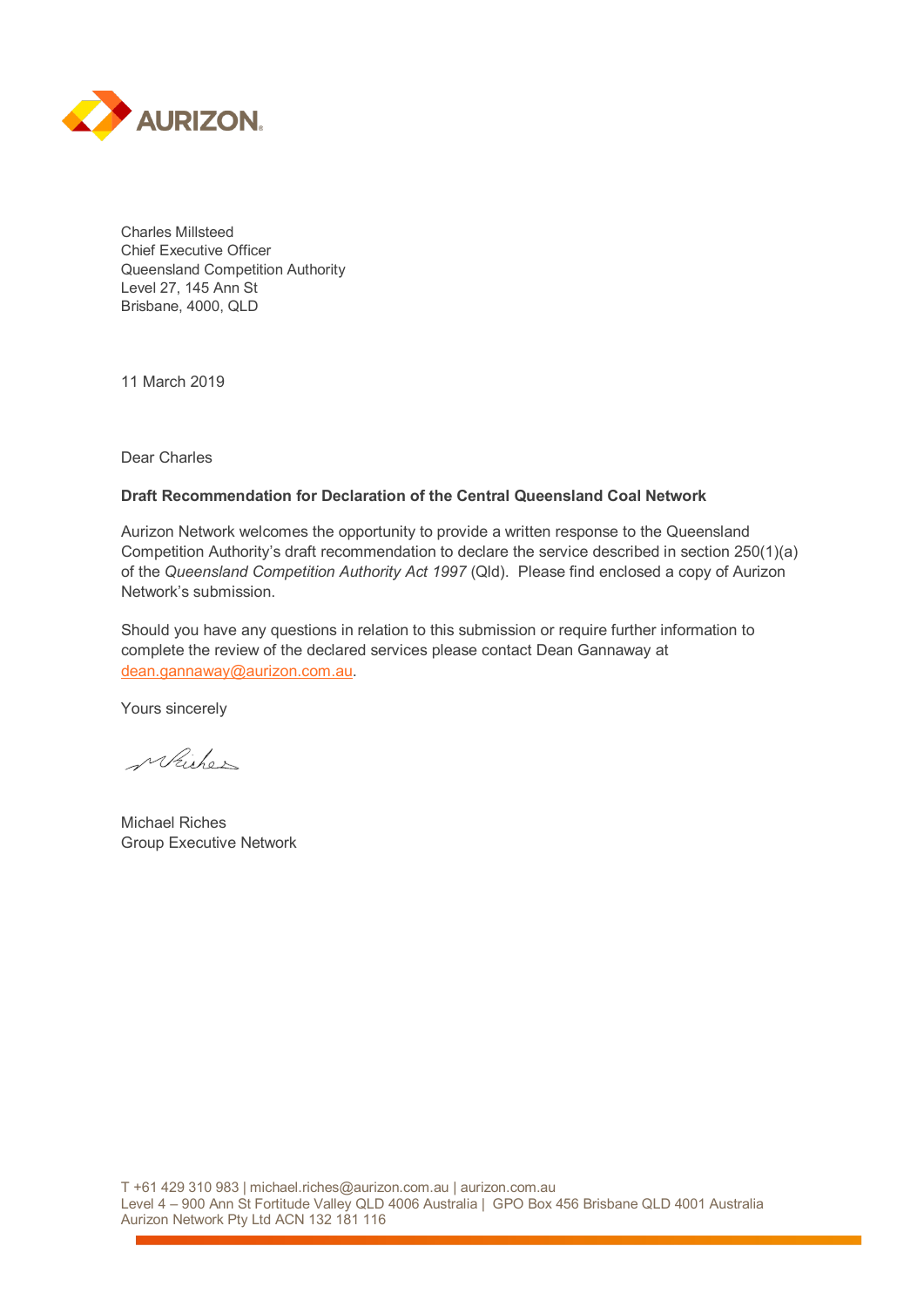

# Submission to the Draft Recommendation for Declaration of the Central Queensland Coal Network

11 March 2019

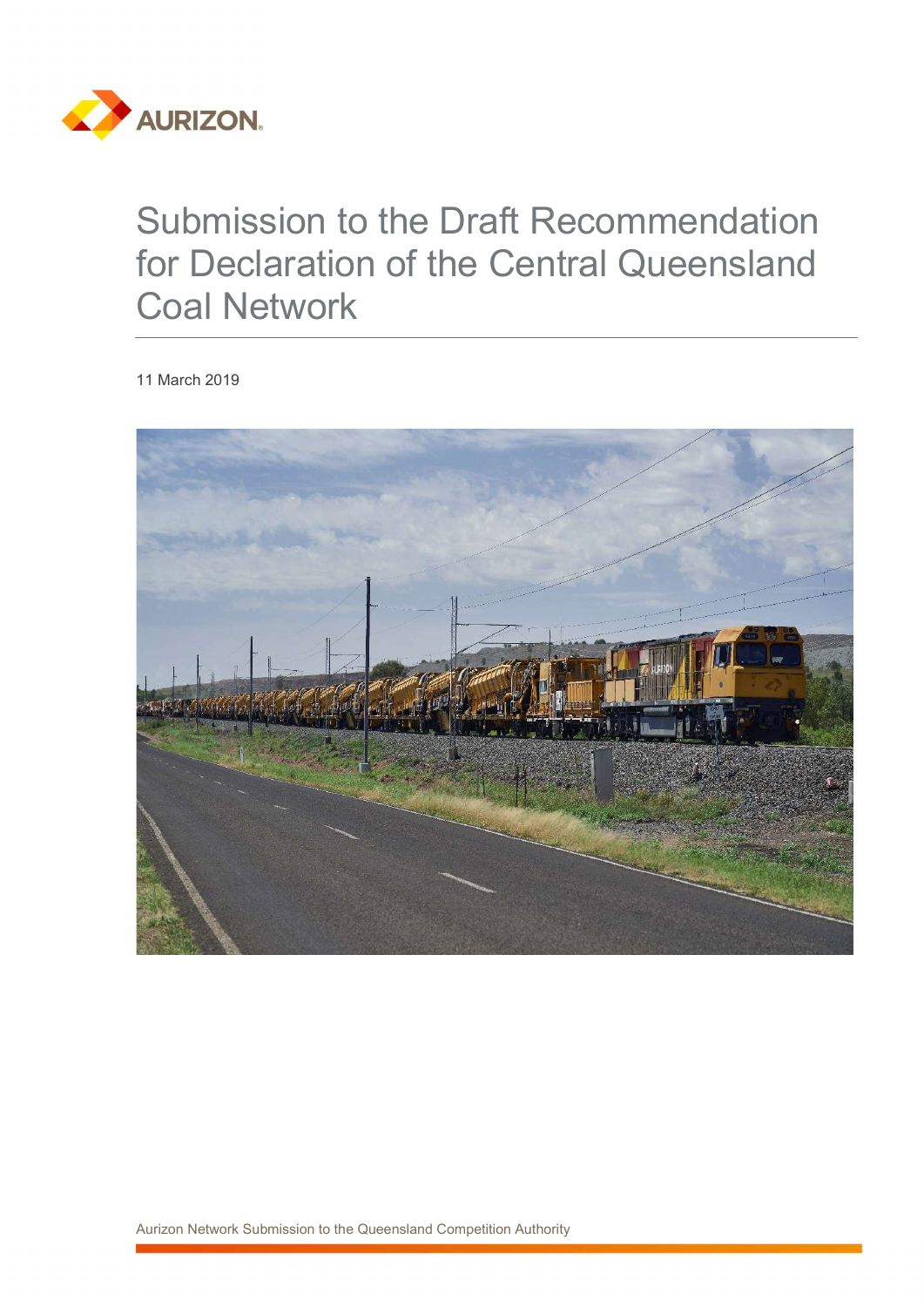# **Contents**

| 3. Declaration should be Subject to Periodic Review not exceeding 10 Years      |  |
|---------------------------------------------------------------------------------|--|
| 4. Geographical Extensions of the Facility Should be Excluded from the Scope of |  |
| 5. The Regulatory Framework is Inconsistent with a Single Declared Service 13   |  |
|                                                                                 |  |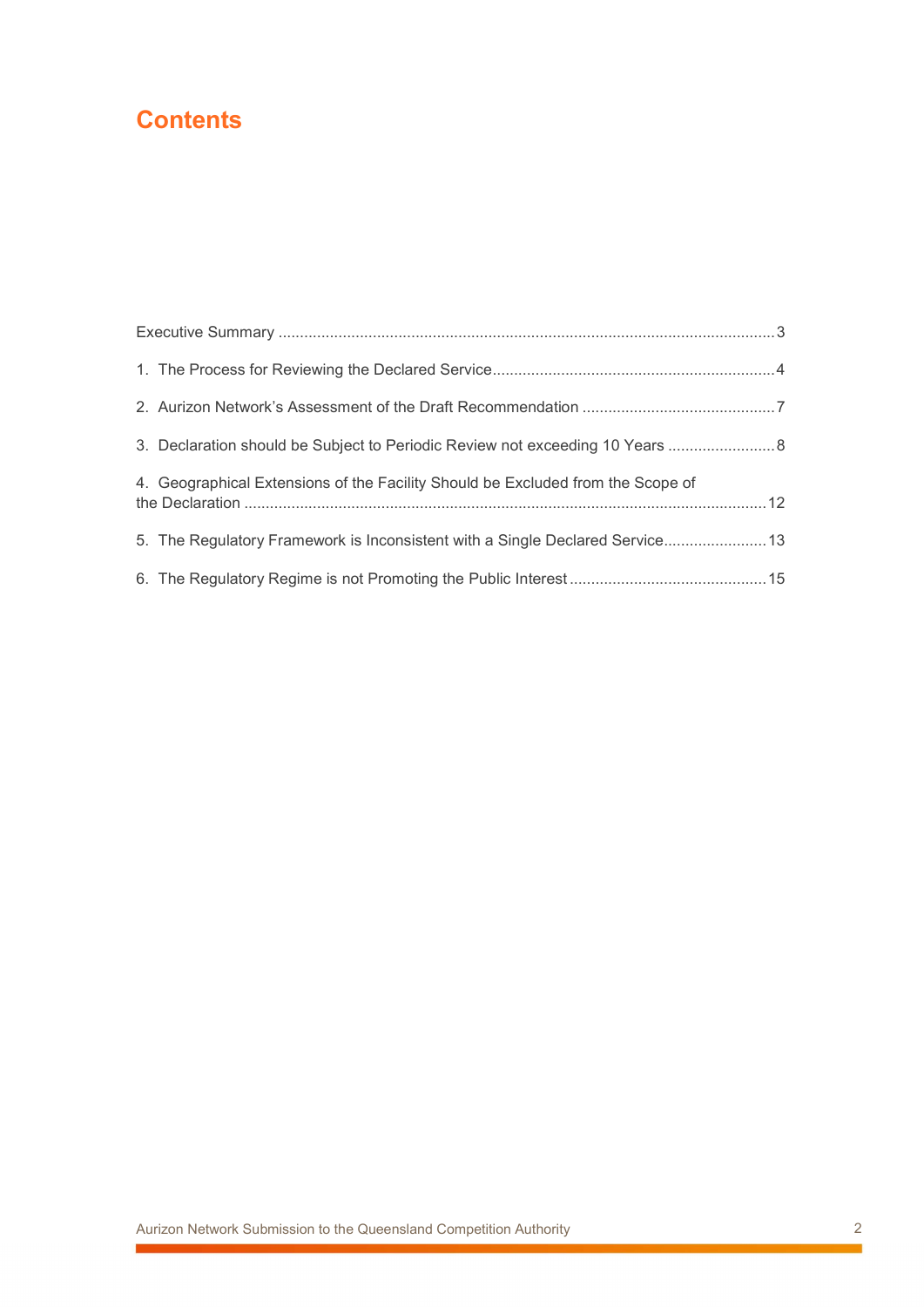# Submission to the Draft Recommendation for Declaration of the Central Queensland Coal Network

# Executive Summary

In summary:

- (a) The analysis undertaken by the Queensland Competition Authority (QCA) and on which its Draft Recommendation relies is incomplete and should be further considered because:
	- (i) Section 87A of the Queensland Competition Authority Act  $(Q|d)$  (QCA Act) requires the QCA to undertake a complete assessment of all relevant markets, the availability of substitutes for rail transport services within those markets and a positive affirmation of the access criteria for each of those services;
	- (ii) the analysis fails to consider the services identified in Aurizon Network's previous submissions on the declaration review, being services that must, in Aurizon Network's view, be considered by the operation of section 87A of the QCA Act;
	- (iii) the analysis does not go far enough to positively demonstrate that the future economic benefits from declaration exceed the costs associated with continued rights of access under a declaration, including the costs identified in Aurizon Network's previous submissions; and
	- (iv) the analysis fails to fully consider the costs of over-regulation or the economic costs associated with reduced investment incentives.
- (b) Aurizon Network agrees that:
	- (i) access to the service on reasonable terms from declaration is likely to promote competition in the above rail haulage market;
	- (ii) the total foreseeable demand proposed by the QCA of 260 to 300 million tonnes per annum can likely be satisfied at least cost from the existing Central Queensland Coal Network (CQCN) facility; and
	- (iii) access on reasonable terms from declaration would likely promote the public interest where the terms of access are determined through commercial negotiation and provide a reasonable commercial return on investment.
- (c) However, Aurizon Network does not agree that:
	- (i) the 2017 Access Undertaking (UT5) represents access on reasonable commercial terms and in that context, UT5 is an example of where declaration would not promote the public interest and would fail to satisfy the requirements for an effective access regime and the object of promoting efficient investment in rail transport infrastructure; or
	- (ii) geographical extensions to the facility should be included within the scope of the declaration because those extensions are contestable.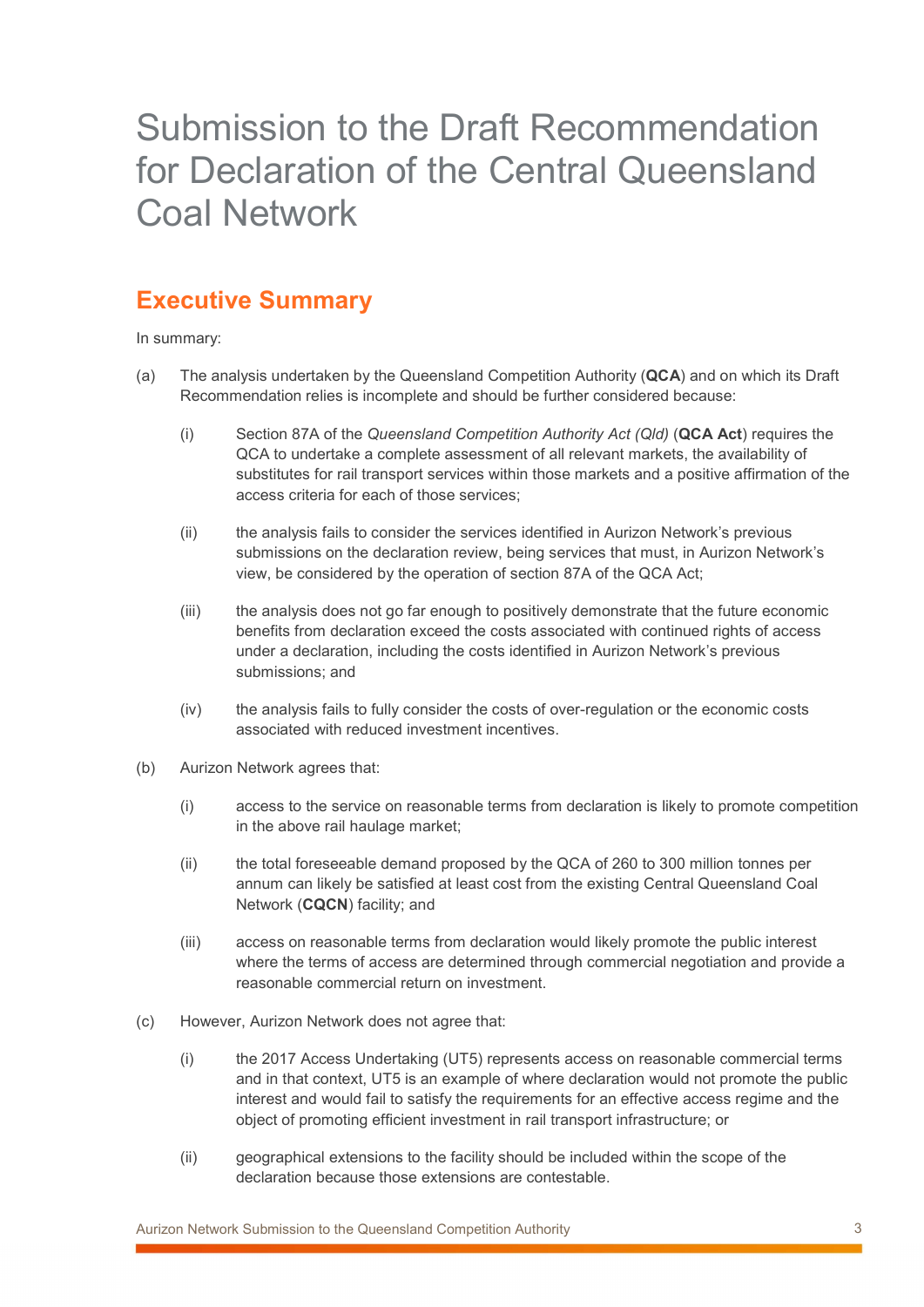- (d) Aurizon Network submits that the declaration should be subject to periodic review every ten years to ensure that the declaration criteria continue to be met in a technologically developing market and for consistency with other regulatory arrangements in the rail industry.
- (e) Aurizon Network acknowledges that while the declared service comprises part services which are themselves a service, the use of the CQCN as a single facility is relevant to the rail haulage market. However, the Draft Recommendation's consideration of the declared service comprising the use of the CQCN as a single facility is inconsistent with how the declared service is currently regulated.
- (f) Aurizon Network submits that there are substantial direct and indirect costs associated with:
	- (i) the use of mandatory access undertakings which inhibit or prevent effective negotiation of terms of conditions of access with users of the service;
	- (ii) the regulatory risk and uncertainty of retrospective regulatory decisions;
	- (iii) the lack of incentives to innovate and the asymmetric risk of innovation expenditure (benefit transfer if successful and the economic loss if unsuccessful);
	- (iv) the susceptibility of regulatory decisions to material regulatory error without review and the asymmetric effect of those errors; and
	- (v) the material asymmetry in the economic costs of undercompensating relative to overcompensating,

and that the QCA's analysis and Draft Recommendation fail to fully assess the impact of those costs when considering whether declaration for the regulatory regime would promote the public interest. Aurizon Network submits that the QCA should undertake further analysis in this regard before making a final recommendation.

## 1. The Process for Reviewing the Declared Service

On 4 April 2018, the QCA notified Aurizon Network<sup>1</sup>, as the owner of the declared service described in section 250(1)(a) of the QCA Act, that it had initiated a review of the declared service in accordance with the requirements of section 87A of the QCA Act. Those provisions require the QCA to make a recommendation to the Minister that:

- > the service be declared; or
- > part of the service, that is itself a service, be declared; or
- > the service not be declared.

 $\overline{a}$ 

A staff issues paper<sup>2</sup> (QCA Issues Paper) was published on the QCA's website on the same day to assist stakeholders in making submissions. Aurizon Network responded to the QCA Issues Paper by way of written submission on 30 May 2018 (Initial Submission) and made a further submission in response to stakeholder submissions on 16 July 2018 (Cross Submission).

<sup>1</sup> http://www.qca.org.au/getattachment/69838c58-9ab4-4b80-b17f-a28c07fc36ab/Notice-of-Review-and-Notice-of-Investigation-Aur.aspx

<sup>2</sup> http://www.qca.org.au/getattachment/3d21a810-6838-4492-b60e-e4a9d23f32ff/Declaration-Review-Staff-Issues-Paper.aspx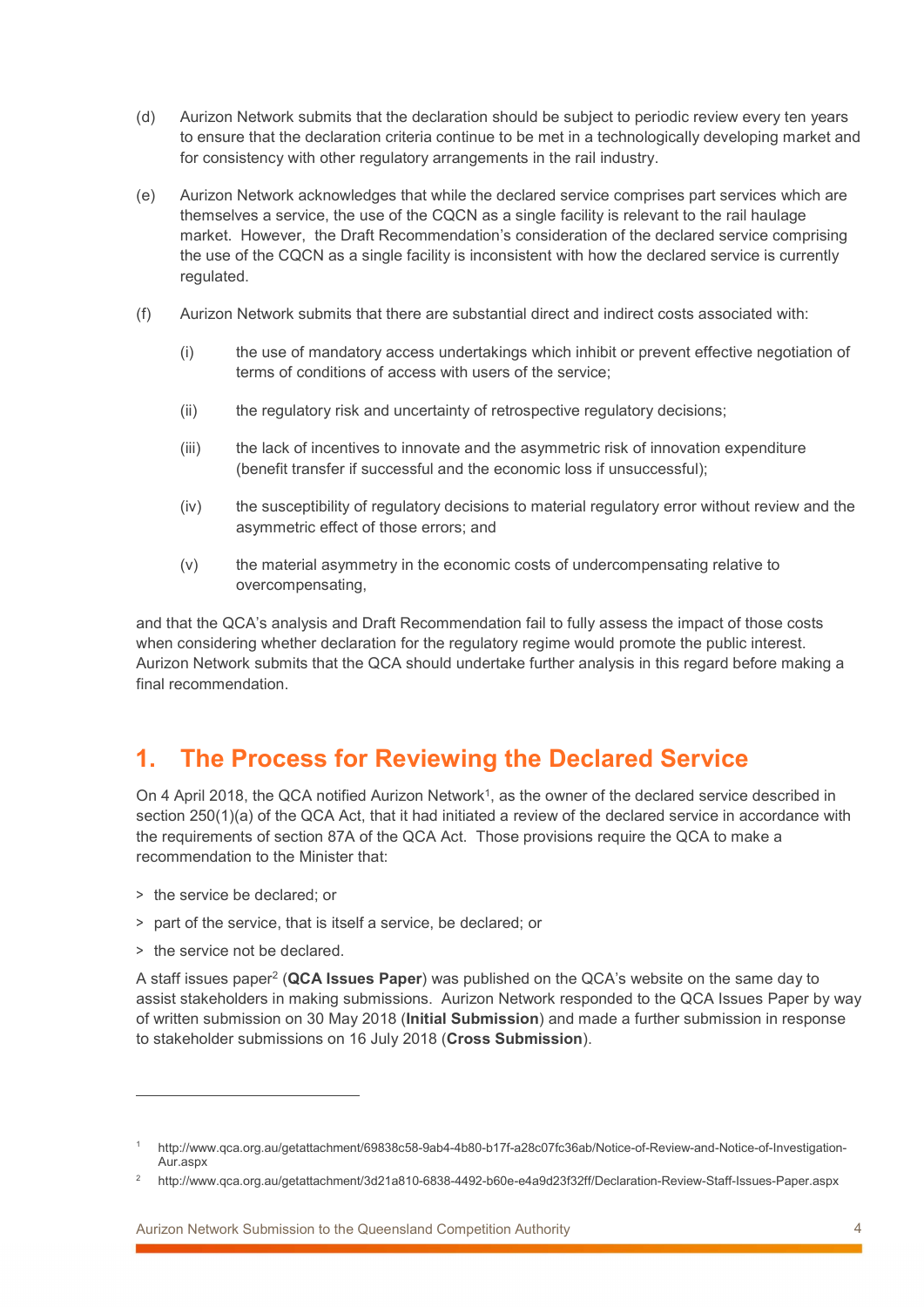In summary, the Initial Submission by Aurizon Network noted the statutory requirements that the QCA must be satisfied that all of the access criteria in section 76(2) of the QCA Act must be satisfied in order for the QCA to recommend to the Minister that the relevant service described in section 250(1)(a), or any parts of services that are services themselves, be declared.

As regulation involves substantial direct and indirect costs, the policy objectives of the review of the declared service is to ensure that declaration applies only to a very narrow scope of services that continue to satisfy the access criteria. In this regard, Aurizon Network also submitted that the use of a coal system for the transportation of rail is comprised of numerous part services for which:

- > access on reasonable terms would not promote a material increase in competition in a relevant upstream or downstream market; and that
- > Aurizon Network possesses no enduring market power due to the availability of substitutes for the use of a coal system.

In addition, the review process requires:

- > consideration of all relevant markets and the part services applicable to those markets; and
- > a demonstration that economic regulation, by way of declaration, will provide future net benefits.

#### The Relevant Markets are Broader than the Coal Market

Aurizon Network largely agrees with the QCA and stakeholder submissions that the starting point for the review is whether a declared service satisfies the criteria on the basis the use of the declared service relates to the operation of a train as summarised in the Draft Recommendation<sup>3</sup>.

"Generally speaking, rail access rights for one type of above-rail service (e.g. coal) are not easily distinguished from access rights for rail services to transport other commodities or passengers. In each case, the relevant service involves access to a rail network (by acquiring a train path) in order to operate a train. In each case:

- the facility used to provide the relevant service is the same
- there are above-rail services that are dependent on the use of the facility."

However, how a train path is used is distinguishable with respect to the relevant downstream market. For example, the National Competition Council's (NCC) consideration of revocation of the declaration of the Port of Newcastle (PoN) included an assessment of both the coal tenement market and the container port market despite access to the shipping channel being functionally identical in how the shipping channel is used in respect of both markets.<sup>4</sup>

As the demand for above rail services is a derived demand, the consideration of the access criteria in relation to parts of the declared service necessarily starts with the demand for rail transport services in the relevant downstream market and the availability of substitutes for rail transport. The application of

<sup>3</sup> Queensland Competition Authority (2018) Draft Recommendation Part A: Aurizon Network Declaration Review, December, p. 10

<sup>4</sup> National Competition Council (2018) Statement of Preliminary Views: Revocation of the Declaration of the Shipping Channel Service at Port of Newcastle, December, pp 56-59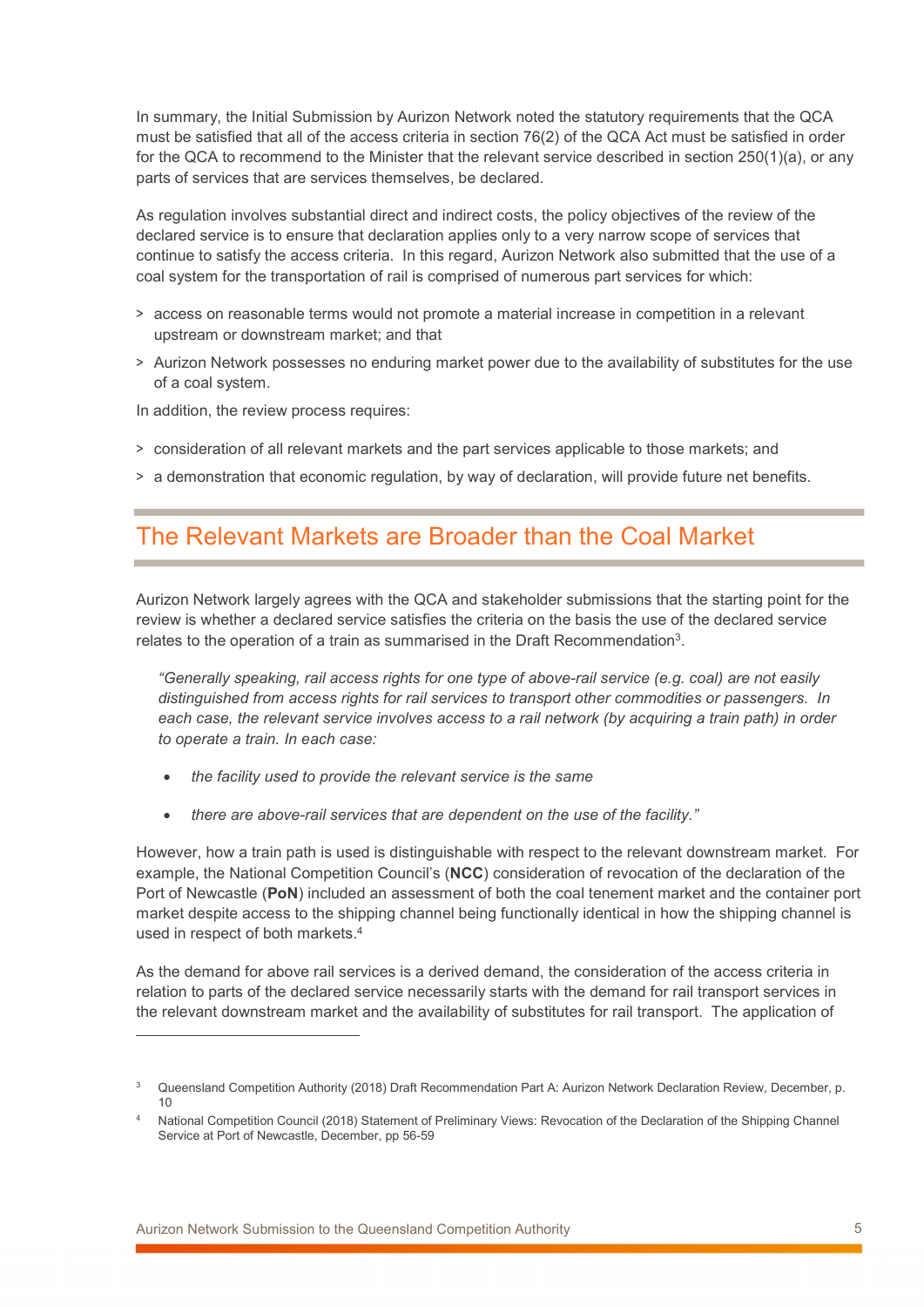criterion a) in section 76(2) in respect of the rail haulage market would subsequently require the QCA to assess how the removal of that part service from the scope of the declared service would affect competition in the rail haulage market. For example, in considering the use of CQCN for non-coal services the QCA states<sup>5</sup>:

"Hypothetically, even if all non-coal freight customers switched away from the use of rail in response to a *[*Significant Non-transitory Increase in Prices] SSNIP in the below rail price, this would have a minor effect on the overall demand by end customers for above rail haulage on the CQCN, with 99 per cent of end customers (i.e. coal miners) constrained to transportation by rail."

Notwithstanding this conclusion, the Draft Recommendation does not consider the implications on how the use of a coal system for the operation of non-coal services would promote a material increase in competition in the rail haulage market.

Therefore, Aurizon Network considers that the proper consideration of the access criteria requires the QCA to undertake a complete assessment of all relevant markets, the availability of substitutes for rail transport services within those markets and a positive affirmation of the access criteria for each of those services.

The QCA's Draft Recommendation is incomplete, in that the QCA has not adequately assessed the part services identified by Aurizon Network in the both the Initial Submission and the Cross Submission.

# Promoting the Public Interest Requires Demonstration of a Net Benefit

The Initial Submission and the Cross Submission submitted that:

- > access to the service was likely to promote competition in the above rail haulage market for coal carrying train services in the CQCN but that benefits from that competition are diminished as the:
	- expected ongoing efficiency gains from competition are likely to be substantially less than the productivity improvements realised over the period of the original declaration as any inefficiencies associated with prior government ownership have been removed since privatisation; and
	- the coordination and innovation issues associated with multi-operator railways and the prescriptive and inflexible ex-ante regulation of the terms of access will have a material impact on the extent to which future benefits can be obtained
- > access to the service on reasonable terms from declaration was not likely to be in the public interest where the direct and indirect costs of access regulation substantially exceed the benefits from competition in the rail haulage market.

Importantly, Aurizon Network did not advocate that providing access on reasonable terms would not promote competition where the terms and conditions of access are determined through effective bilateral and customer negotiated settlement processes which establish terms of access which are reasonable and mutually beneficial to both the customer and the service provider. However, the substantial direct and indirect costs from declaration under the QCA Act would likely exceed the expected benefits from

Aurizon Network Submission to the Queensland Competition Authority 6

<sup>5</sup> Queensland Competition Authority (2018) Draft Recommendation Part A: Aurizon Network Declaration Review, December, p. 18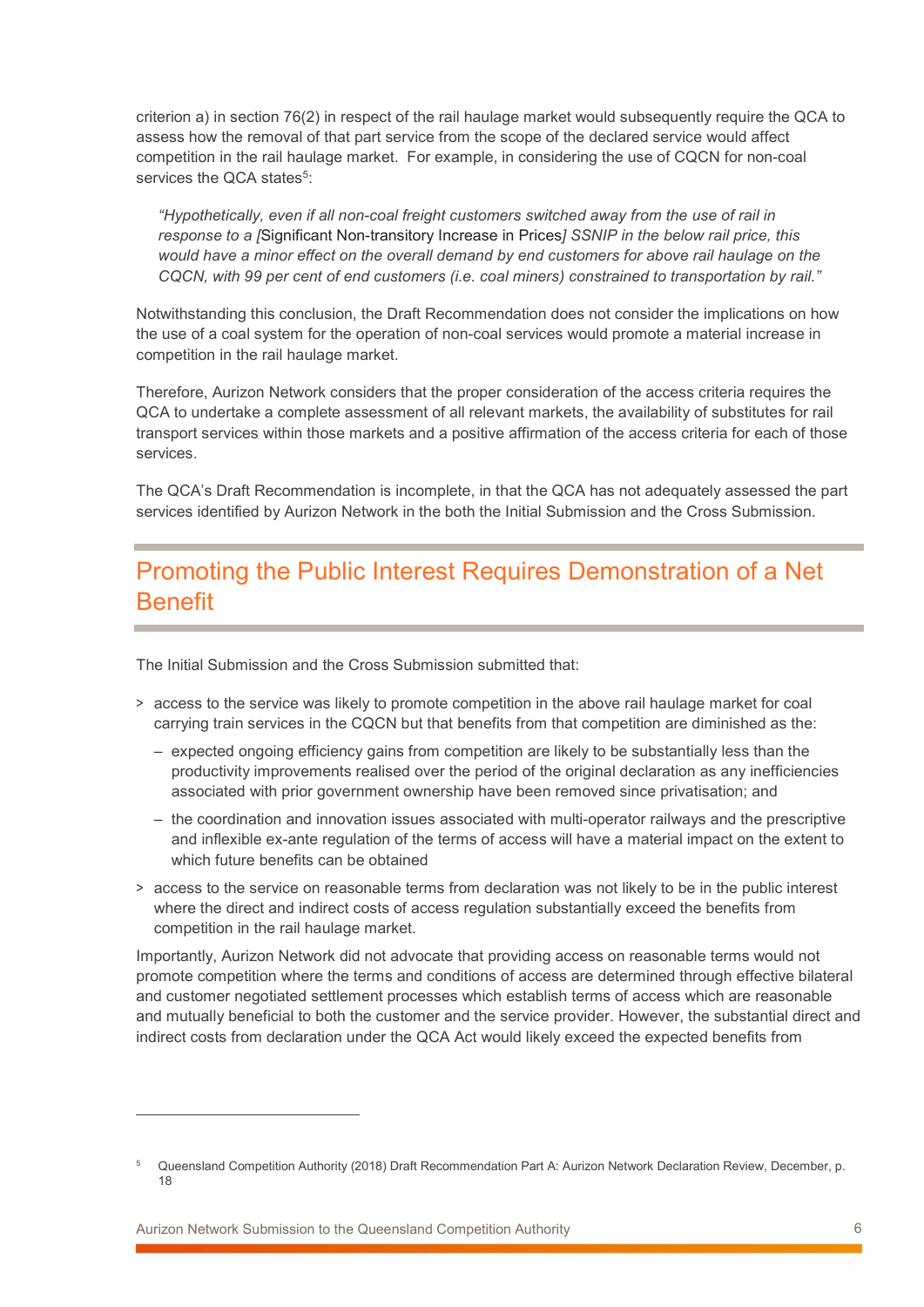marginal allocative efficiency improvements that could be obtained from continuation of the current regulatory framework for which the Draft Recommendation does not formally or adequately evaluate.

In Aurizon Network's view, the Draft Recommendation regarding criterion d) does not objectively assess whether access under terms pursuant to the Queensland Rail Access Regime (QRAR) satisfies that requirement. Aurizon Network considers the assessment is largely a comparison of the public interest of access relative to 'no access', as opposed to access from declaration under the QCA Act relative to access on reasonable terms associated with other forms of regulatory instruments.

Other regulatory instruments include:

- > the predominant and successful use of voluntary negotiated settlements in North America; or
- > application for declaration under the National Access Regime; or
- > court enforceable forms of obligations to provide access, such as access protocols or frameworks; or
- > the use of price investigations under either Part IV of the QCA Act or Part IIA of the Competition and Consumer Act 2010 (Cth) (CCA) and the credible threat of regulation provided by price monitoring as concluded by the Productivity Commission's (PC) draft report on the Economic Regulation of Airports; and
- > the yet untested operation of section 46 of the CCA following the introduction of an effects test which largely achieves the same purpose as criterion a) of the access criteria.

Nevertheless, Aurizon Network acknowledges the uncertainty as to how one or more of these arrangements would interact to establish a counterfactual that would create a baseline for assessing whether declaration under the QCA Act would promote the public interest. The practical consequence of which is that the QCA's assessment of criterion d) relies on a comparison of access against a hypothetical arrangement with no access. Based on that comparison, access on reasonable terms from declaration under the QCA Act is likely to promote the public interest.

Aurizon Network recognises the difficulty of establishing a counterfactual which would ensure the continuation of access on reasonable terms without declaration under the QCA Act, or even under the QCA Act through an alternative customer negotiated voluntary access undertaking. However, the QCA assessment of criterion d) should positively demonstrate that the 'future' economic benefits (other than issues of equity and redistribution) from declaration exceed the costs identified in the Initial Submission and Cross Submission on the assumption of continued access to the service.

Finally, the conclusions in the Draft Recommendation regarding the public interest are contrary to a large body of literature, including successive reviews by the PC on access regimes and various declaration assessments and appeal processes, on:

- > the costs of over-regulation;
- > the asymmetry of economic costs of reduced incentives to invest; and
- > the propensity for material regulatory error.

These issues are discussed further in section 6.

#### 2. Aurizon Network's Assessment of the Draft Recommendation

Aurizon Network has reviewed the Draft Recommendation on the declared service in section 250(1)(a) of the QCA Act and considers: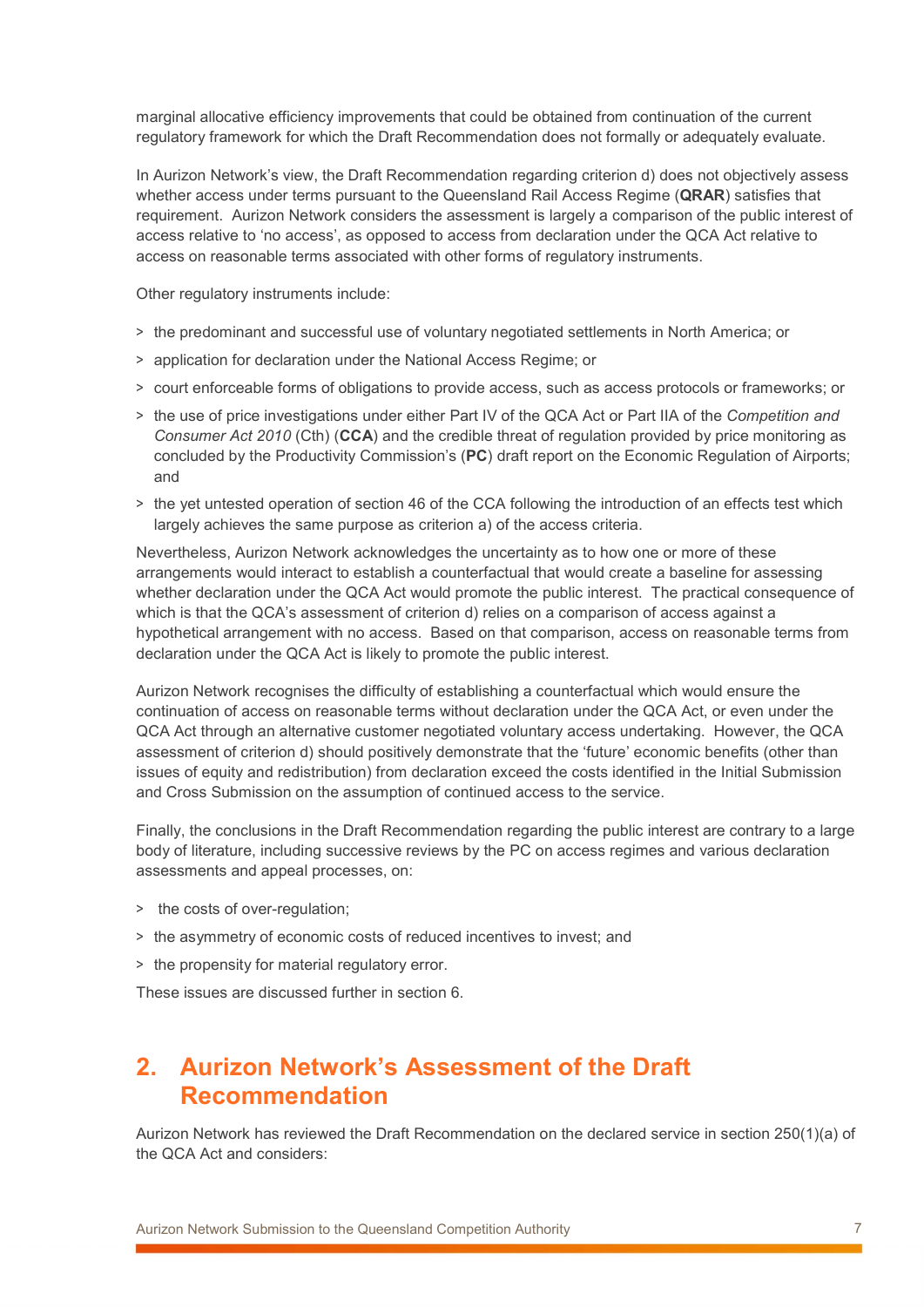- > that access to the service on reasonable terms from declaration is likely to promote competition in the above rail haulage market;
- > that the total foreseeable demand proposed by the QCA of 260 to 300 million tonnes per annum can likely be satisfied at least cost from the existing CQCN facility; and
- > that the CCQN is an integrated coal network that is of significance to the Queensland economy.

In addition, access on reasonable terms from declaration would likely promote the public interest where the terms of access are determined through commercial negotiation and provide a reasonable commercial return on investment provided that:

- > the period of for review of the declaration does not exceed a period of 10 years;
- > geographical extensions to the facility are contestable and are therefore excluded from the scope of the declaration; and
- > the facility providing the declared service is a single facility comprising the four coal systems listed in section 250(3)(a) of the QCA Act.

# Aurizon Network does not consider that access on terms under the 2017 Access Undertaking (UT5) represents access on reasonable terms.

As such, declaration will not promote the public interest as the QRAR would not satisfy the requirements for an effective access regime specifically:

- > the terms are not agreed between the owner of the facility and the person seeking access as required under clause 6(4)(a) of the Competition Principles Agreement; and
- > the terms are contrary to the objects of section 44AA of the CCA regarding promoting efficient investment in rail transport infrastructure and a consistent approach to regulation across the rail industry.

The remainder of this submission addresses the factors relevant to declaration discussed above.

# 3. Declaration should be Subject to Periodic Review not exceeding 10 Years

The Draft Recommendation recognises the importance of the declaration being periodically reviewed. In this regard<sup>6</sup>:

"the QCA considers a 15-year declaration period allows the QCA to make sufficiently robust predictions about the future market conditions, while also providing an opportunity for review".

Aurizon Network notes that this position is contrary to the position adopted for the Dalrymple Bay Coal Terminal (DBCT) for which the QCA has recommended a period of declaration of 10 years. The key difference between the two positions appears related to certainty with the Draft Recommendation<sup>7</sup> stating:

<sup>6</sup> Ibid, p. 19

<sup>7</sup> Ibid, p. 19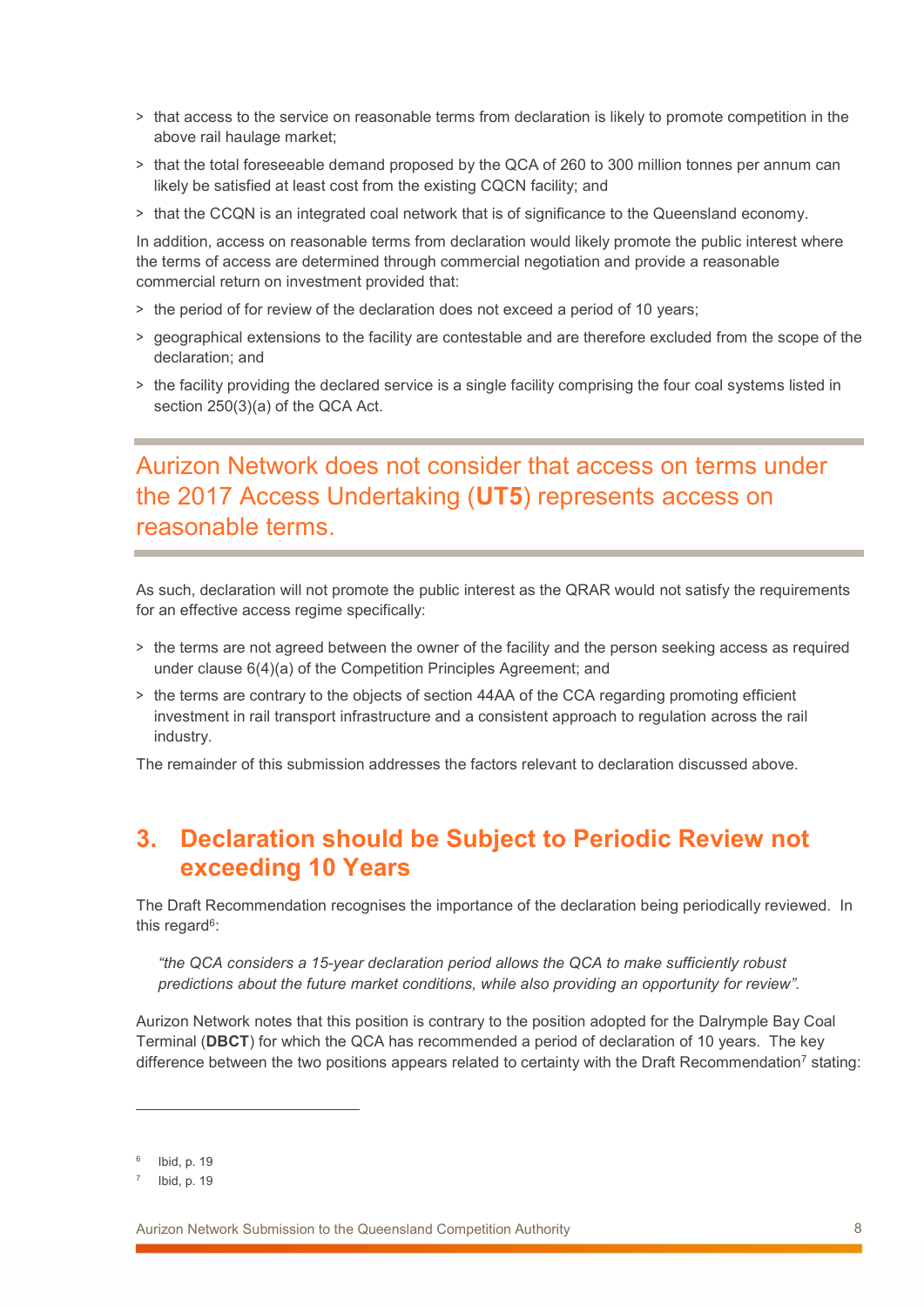"the QCA considers it has balanced the need for access seekers and holders to have certainty over the period of declaration with the legitimate business interests of Aurizon Network to have its service declared for only as long as is considered necessary".

Aurizon Network contends that extending the term of the declaration is unnecessary to address any concerns regarding certainty. In addition to the matters discussed in the Initial Submission and Cross Submission:

- > the availability for revocation removes any certainty benefits where the QCA has the discretion to make its own recommendation to the Minister to revoke declaration under section 88 of the QCA Act; and
- > to the extent that the prevailing market conditions at the time of making the recommendation to declare also prevail in the subsequent review process, there is little uncertainty regarding the outcome from that subsequent review.

Uncertainty is, therefore, a function of the market conditions, not the term of the declaration.

Aurizon Network also considers that once a service has been effectively reviewed against the access criteria, as the QCA is currently doing, then it is reasonable to expect that the service will continue to satisfy the access criteria in the absence of any material change in market conditions. In this regard, while it might be expected that the service will be declared for a period beyond 10 years this should not preclude reviewing the declaration within ten years to ensure that market conditions may not be expected to change in the period beyond ten years. This is important as the access criteria requires consideration of the expected market conditions to prevail over the period.

Aurizon Network considers that while it might be expected that the access criteria would be satisfied for a period beyond 10 years the Draft Recommendation does not establish the economic principles for extending the period for 'review' of the declaration beyond ten years. The Draft Recommendation:

- > is not consistent with relevant rail precedents for declaration and certification;
- > overstates the economic significance of the regulatory certainty in extending the period of review of market conditions in excess of 10 years; and
- > does not consider the rail industry technology developments which may substantially impact on market boundaries.

# The Draft Recommendation is inconsistent with relevant rail declaration and certification precedents

In supporting the conclusion for a 15-year review period, the Draft Recommendation states $8$ :

"The QCA notes other declarations of rail access services have typically been for longer periods of time (at least 10 years). For instance, the QRC noted the service provided by the Tasmanian Railway was declared under Part IIIA for 10 years, while the service provided by the Goldsworthy Railway (Western Australia) was declared for 20 years."

Aurizon Network observes that the facts do not support this statement as shown in the following summary of declaration and certification decisions for rail access.

 $\overline{a}$ 

Aurizon Network Submission to the Queensland Competition Authority 9

<sup>8</sup> Ibid, p. 20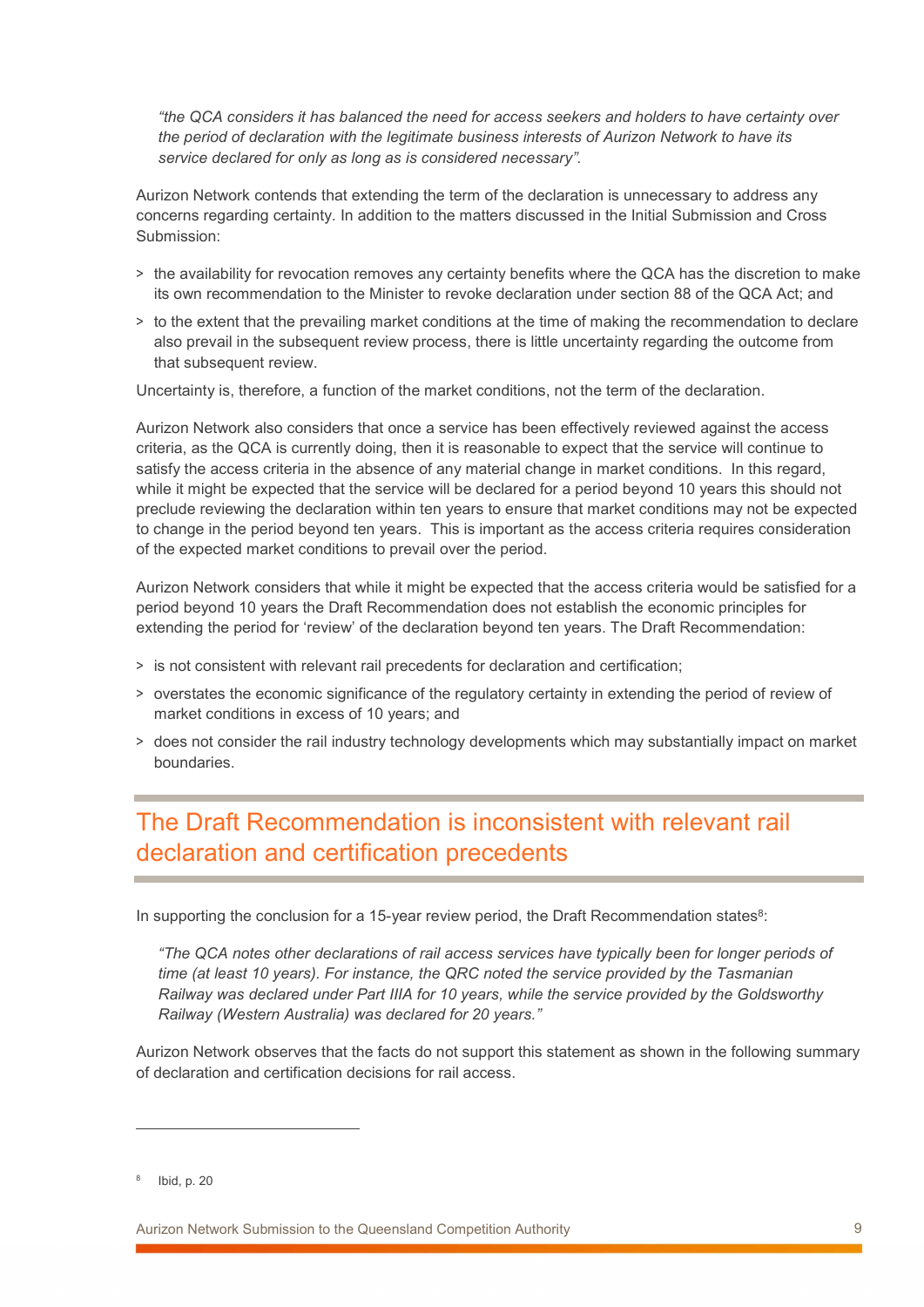#### Table 1. Rail Declaration and Certification Periods

| <b>Regime</b>                             | <b>Declaration/Certification</b> | <b>Period</b> |
|-------------------------------------------|----------------------------------|---------------|
| Queensland Rail Access Regime             | Declaration and Certification    | 10 years      |
| Western Australian Rail Access<br>Regime* | Certification                    | 5 years       |
| South Australian Rail Access<br>Regime    | Coverage                         | 5 years       |
|                                           | Certification                    | 10 years      |
| Tasmania Rail Network                     | Declaration                      | 10 years      |
| Goldsworthy Rail Line                     | Declaration                      | 20 years      |

\* While the Western Australian Rail Access Regime has no fixed declaration period the regime includes provision for reviewing the Railways (Access) Code 2000 (WA) every 5 years. This review includes Schedule 1 which specifies the Routes to which the code applies.

The only rail access regime subject to a review period greater than 10 years is the Goldsworthy railway. In referring to this decision the Draft Recommendation does not address the material differences between the CQCN and the Pilbara with respect to the mining tenement market. In the CQCN, Aurizon Network has no incentive to deny access to existing or future coal production as it is not a competitor in the market for coal exports.

In addition, the Draft Recommendation does not consider the importance and accepted regulatory best practice of period review of both the performance and need for regulation. The Initial Submission and Cross Submission identified deficiencies associated with the performance of the current regulatory framework. However, the Draft Recommendation does not contemplate that a review of the performance of access regulation could, or would likely, occur within ten years. This is emphasised in PC's 2013 Review of National Access Regime which notes<sup>9</sup>:

"The long-term efficiency consequences and effectiveness of the Regime as a whole require ongoing assessment.

The Commission considers that a further review of the Regime, including any related initiatives endorsed by COAG, would be warranted no more than ten years after the Australian Government releases its formal response to this inquiry's final report."

## The certainty benefits of a longer review period are not well established

A key difference in the Draft Recommendations on the period for assessing the total foreseeable demand for the DBCT service and the CQCN service is the contractual terms for an access agreement. In this

<sup>9</sup> Productivity Commission (2013) Inquiry Report. Review of the National Access Regime, p.339, Canberra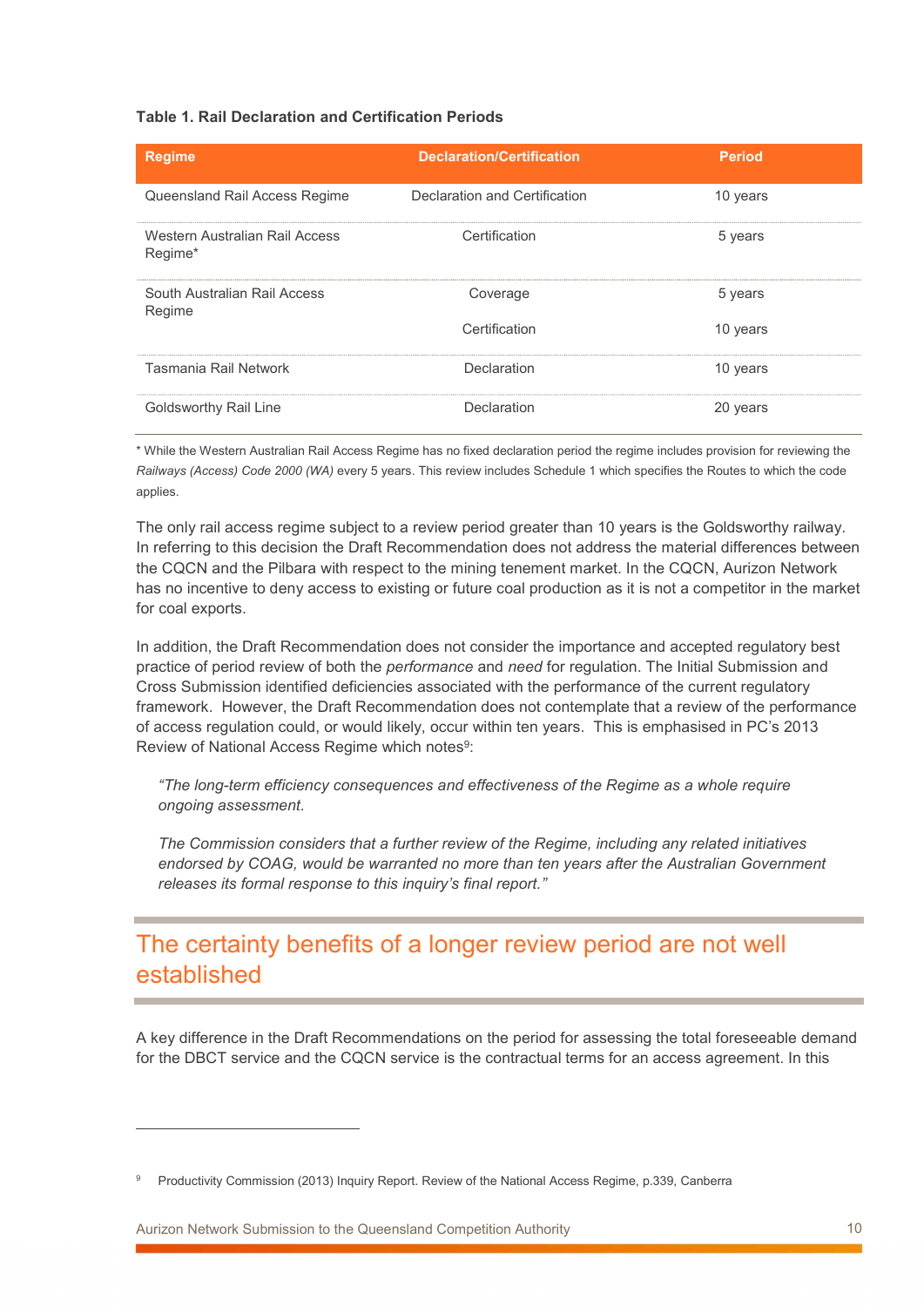respect, access agreements for the CQCN are typically for a term of 10 years or less. DBCT is subject to rolling 10-year agreements on notification.

The presumption of this comparison is that in the last year of a 10-year declaration the DBCT access agreement would still have a further 10 years. In contrast, a review period of 10 years for the CQCN would mean that all current access agreements within the CQCN would expire before the review period and where certainty is required, would be extended within the term well beyond the review date. In this regard, Aurizon Network does not consider the distinction between the term of declaration between the DBCT and the CQCN in respect of the coal tenement market to be material to warrant the different approaches to the review period. Similarly, if certainty was a particularly important attribute to coal producers, this would be demonstrated by high demand for contract periods exceeding 10 years.

The Draft Recommendation also concludes that rollingstock are sunk assets with a physical life of 20 to 30 years and therefore, rail operators require longer term certainty to invest in rail operations. There are a number of deficiencies inherent in this argument, specifically:

- > the size of the investment in above rail facilities is insignificant relative to the size of the Regulatory Asset Base (RAB) for below rail infrastructure or as an amortised cost as a proportion of mining input costs/income. Furthermore, the Draft Recommendation does not establish the materiality of any exit costs;
- > the rail haulage market is workably competitive which, by economic definition, requires limited barriers to entry or exit in order for criterion a) to be satisfied. That is, it is a necessary condition for barriers to exit to be low in order to facilitate entry, or the threat of entry, to promote a 'material' increase in competition in the rail haulage market;
- > competitive and technology stranding risks for rollingstock investment are far more significant than regulatory risks associated with declaration reviews. The competitive stranding risk means a rail operator has no certainty of utilisation beyond the term of the rail haulage contract (which is typically 10 years or less);
- > the Draft Recommendation does not consider the scale and liquidity of the market for narrow gauge rollingstock that is not life expired, the opportunity to utilise those assets in other markets, or the technical feasibility of gauge conversion (and therefore the extent to which the assets are sunk);
- > submissions to the review process have not provided any relevant information in relation to the payback period for rollingstock investments, nor the assumed rate of economic depreciation that would enable the QCA to assess the financial risks to rail operators from a 10-year review period. In addition, the Draft Recommendation does not consider the rollingstock capacities against the total foreseeable demand to determine whether rollingstock investment over the declaration period would be substantive.

# Technological developments in the global rail industry necessitate a shorter review period

The Draft Recommendation does not consider the rate of technological development within the rail industry, or the potential disruptive implications from those developments on railway operations. Recent developments in the automation of railways, such as Rio Tinto's Autohaul project, have accelerated the review and implementation of technology in the rail sector. For example, the Association of American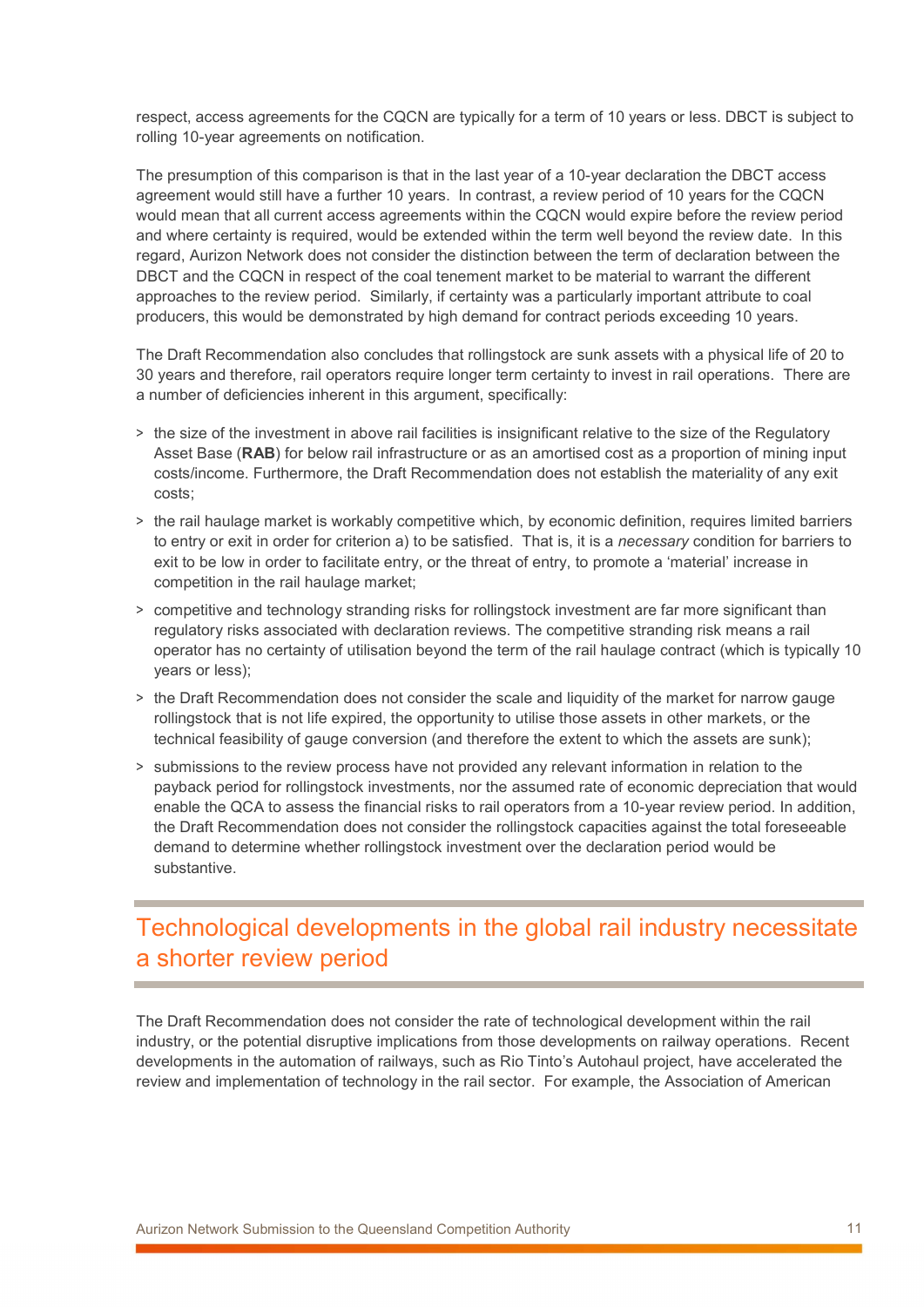Railroads<sup>10</sup> submission to the Federal Railroad Authority's request for information on automation in the railroad industry notes:

"Fully automated trains (with or without humans on board) are certainly in the future - for at least some operations on some railroads. Given the development of automation in other more complex settings, automating locomotives is an entirely realistic endeavor. Trains' paths are constrained by their tracks, and access to the railroad rights-of-way by others is limited and controlled. Thus, in a world where the automation of millions of interacting trucks and cars is being vigorously pursued, the similar – and in many cases simpler – automation of train operations should come as no surprise."

These technologies have significant implications for the market boundaries between the above and below rail services with automation involving below rail control of train movements being characterised more accurately as an integrated rail transport service.

While Aurizon Network does not envisage that automation of the CQCN will occur in the foreseeable future, it will still be necessary to consider the scope of the declared service and market boundaries beyond the 10-year review period as these technologies evolve over the next decade.

## 4. Geographical Extensions of the Facility Should be Excluded from the Scope of the Declaration

Section 250(4) of the QCA Act provides that the CQCN service includes future extensions to the rail transport infrastructure, provided that three conditions are met:

- > the extension is built on or after 30 July 2010;
- > the extension 'does not directly connect the coal system to a coal basin to which the coal system was not directly connected on 30 July 2010'; and
- > the extension is owned or leased by the owner or lessee of the CQCN or a related body corporate (i.e. Aurizon Network).

In respect of these provisions, the Initial Submission stated<sup>11</sup>:

"the QCA should not make a recommendation to declare a service which would utilise rail transport infrastructure that is not currently part of a coal system on the basis that the access criteria might be satisfied in some circumstances and not others such as geographical extensions to a coal system."

Aurizon Network notes that the Draft Recommendation does not assess whether a geographical extension of the CQCN that is owned or leased by Aurizon Network and does not directly connect the coal system to a coal basin that was not directly connected as of 30 July 2010 satisfies the access criteria.

Aurizon Network recognises that this matter may not have been given sufficient prominence within the Initial Submission. Nevertheless, Aurizon Network considers that including geographical extensions of the network is inconsistent with promoting facilities-based competition and would be contrary to ensuring the scope of the declaration narrowly applies only to those services for which the access criteria are satisfied.

<sup>&</sup>lt;sup>10</sup> https://www.aar.org/wp-content/uploads/2018/05/AAR-Automation-comments.pdf

<sup>11</sup> Aurizon Network (2018) Submission to QCA on Review of Declared Services in the Central Queensland Coal Network. May, p. 9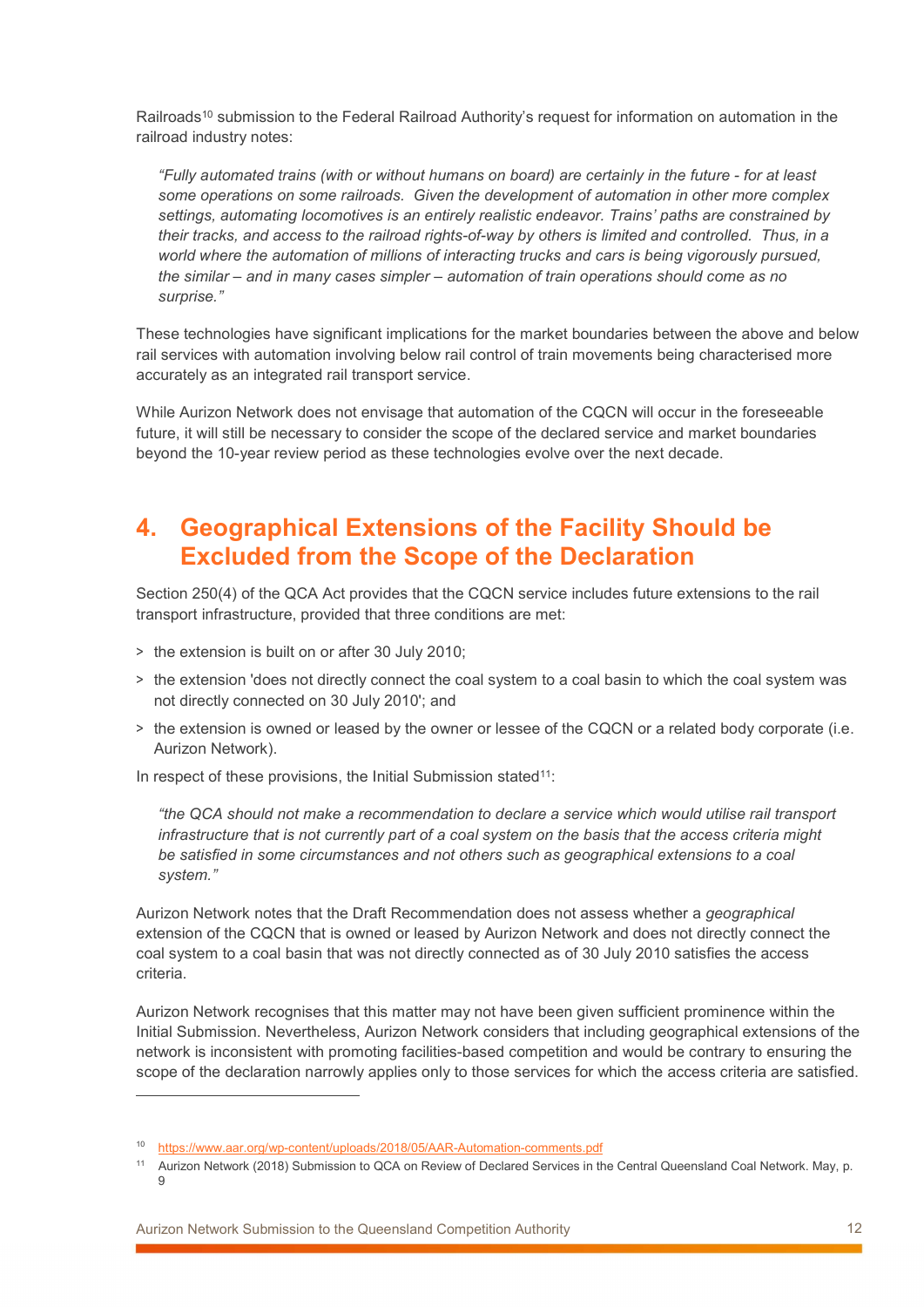In this regard, including geographical extensions of rail transport infrastructure is unlikely to satisfy the access criteria as:

- > Aurizon Network's ownership and lease of the declared facility is not relevant to whether the foreseeable demand for that extension can be met at least cost by ownership or lease by Aurizon Network (the extension is not a natural monopoly);
- > the public interest is advanced by promoting competition in the market for rail construction and infrastructure management;
- > the interests of Aurizon Network are not protected where it is unable to effectively compete in the market for construction and operation of geographical extensions if ownership by Aurizon Network regulates the extension compared to ownership by a third party which is unregulated;
- > there is a workably competitive market for rail infrastructure manager services and observable evidence of third-party ownership and management;
- > the contestability of significant network extensions is observed with Adani's proposed construction and operation of the Carmichael Rail Line;
- > the exclusion of geographical extensions is consistent with the observed practices for ownership and management in other rail network's (such as is evident in both Queensland Rail and ARTC line diagrams); and
- > geographical extensions of rail infrastructure are comparable to the exclusion of connecting infrastructure (including line works) from the scope of regulation in the electricity sector where significant economic reforms of network extensions have resulted in deregulation and contestable services<sup>12</sup>.

Where a party subsequently seeks a right to negotiate access to a geographical extension then it should be necessary for that party to apply for declaration to ensure the access criteria is satisfied. Similarly, where it is likely that a geographical extension would satisfy the access criteria then the QCA would also have the power to direct the extension under section 118 of the QCA Act.

Aurizon Network recommends that the final recommendation to the Minister should exclude geographical extensions to the existing facility other than those extensions that have been directed under an access determination.

#### 5. The Regulatory Framework is Inconsistent with a Single Declared Service

The Initial Submission and Cross Submission identified a number of part services that are themselves a service in respect of various upstream and downstream markets for which the QCA should be required to ensure satisfy the access criteria. Among those services include the use of more than one coal system. Aurizon Network noted that this would include services for which Aurizon Network possess little or no market power due to the availability of a substitute regulated below rail service. The most prominent example of this is the use of both the Goonyella and Newlands coal systems for the transportation of coal from Goonyella to Abbott Point (otherwise known as GAPE) services.

The GAPE services are of relevance as the prospective demand for these services shares the same catchments as the demand for services provided by DBCT. In this regard, to the extent that Abbot Point is not an economic substitute service for the total foreseeable demand for DBCT then it cannot be

Aurizon Network Submission to the Queensland Competition Authority 13

<sup>&</sup>lt;sup>12</sup> For example, see Australian Energy Market Commission, Rule Change ERC0001 and ERC0192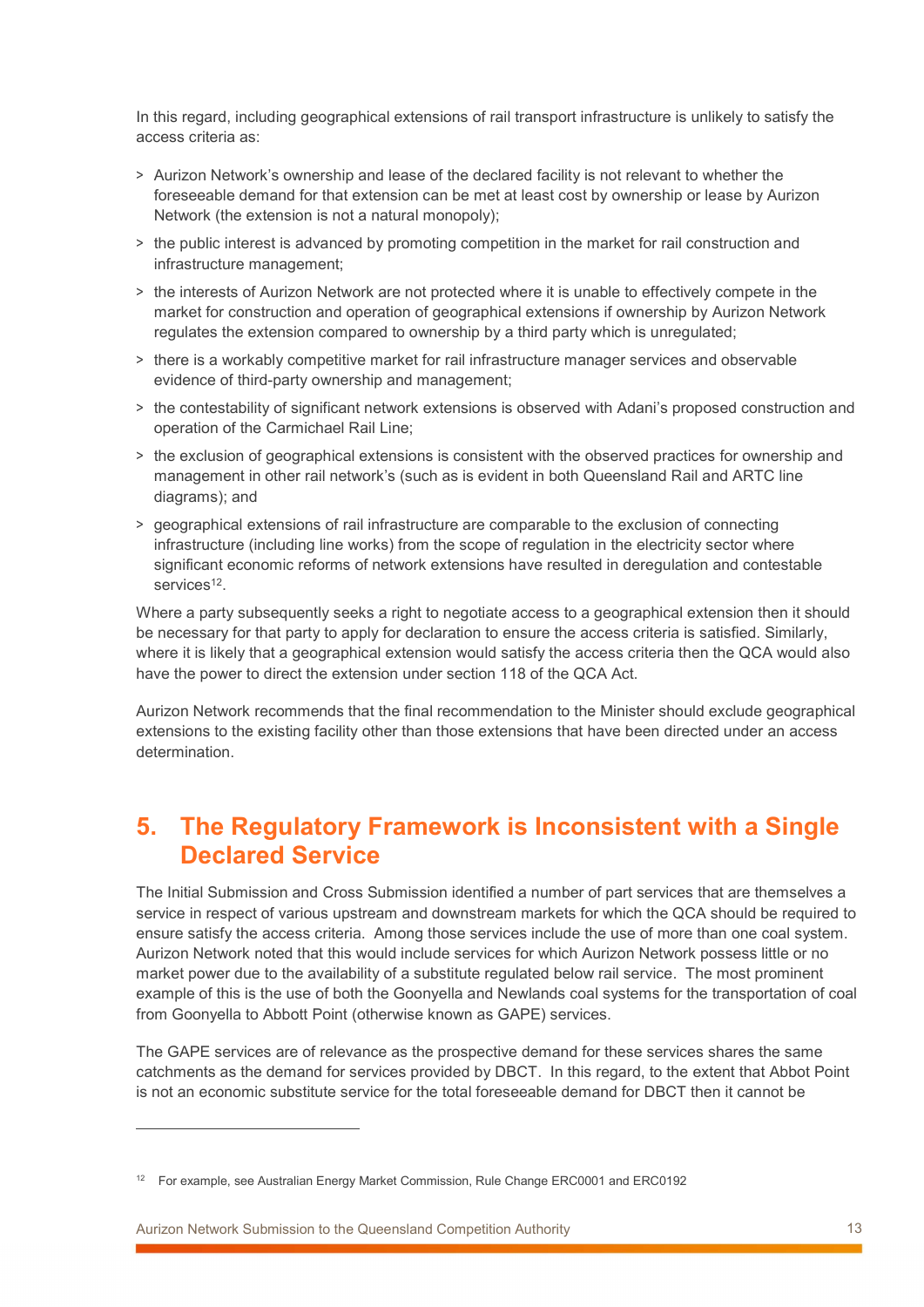concluded that GAPE services are an economic substitute for the use of the Goonyella coal system for export through either of the coal terminals located at Hay Point.

The Draft Recommendation does not consider that the use of both the Goonyella and Newlands coal systems for the transportation of coal from Goonyella to Abbott Point to be a part service for the purpose of the access criteria. In reaching the conclusion, the QCA considers that the CQCN is an operationally integrated network which allows rail operators to switch between systems and therefore, the market for the service is the CQCN. Specifically, the QCA note<sup>13</sup>:

"However, the primary market for use of below rail access rights on the CQCN is made up of above-rail haulage operators. These operators do have the ability to switch their rollingstock between different parts of the CQCN depending on the demand for rail transportation from mine owners. The ability of rail operators to switch between different parts of Aurizon Network's interconnected rail system is a powerful indicator that the use of the CQCN is a service provided in a single geographic market. The fact that some mine owners can and do use more than one rail system further supports this conclusion."

Aurizon Network acknowledges the operational benefits which arise from switching as these has been observable with rail operators readily switching electric locomotives between the Goonyella and Blackwater systems. In this regard, Aurizon Network agrees that the use of the CQCN would comprise a single facility with respect to the downstream rail haulage market. However, the Draft Recommendation's conclusion on part services is not well developed and does not represent an adequate assessment of the contestability, substitutability and lack of any enduring market power for either:

- > the use of both the Goonyella and Newlands coal systems for the transportation of coal from Goonyella to Abbott Point; or
- > the use of overhead power system for the transportation of coal.

The Draft Recommendation consideration of the declared service comprising the use of the CQCN as a single facility is inconsistent with how the declared service is currently regulated

While Aurizon Network recognises these benefits the consideration of the declared service being a single service comprising the use of the CQCN as a single facility is not reconcilable to how the QCA currently regulates that single service. This is evident in terms of how the approved access undertaking addresses the following:

- > prices access to the CQCN via discrete regulatory coal system asset bases;
- > prices do not incorporate the value of any positive externalities from increased competition or private economic benefits from the ability to 'switch' locomotives between these systems;
- > prices do not reflect the value of rerouting or redirecting services to address disruptions from force majeure events; and

<sup>13</sup> Queensland Competition Authority (2018) Draft Recommendation Part A: Aurizon Network Declaration Review, December, p. 15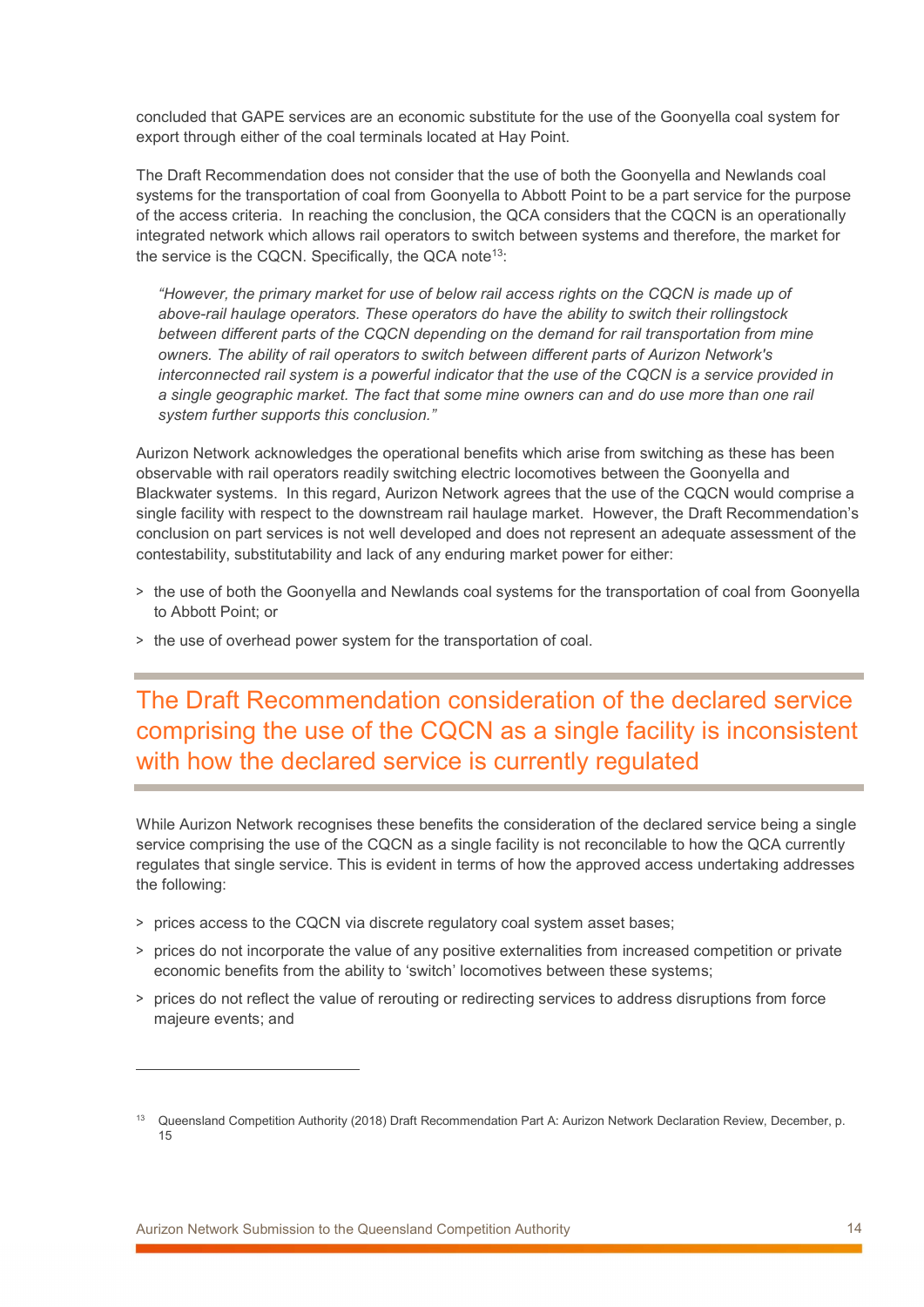> an assumption that material changes in the price of access for electric traction services are economically acceptable and have no impact on competition in the downstream rail haulage market.<sup>14</sup>

Furthermore, the differential approach to the service between the consideration of a single declared service provided by the whole of the CQCN and the discrete cost-based pricing of multiple services under the undertaking would give rise to an inconsistency within the certified Queensland Rail Access Regime (comprising the QCA Act, the declaration and the access undertaking).

The QCA's final recommendation to the Minister will need to either reconcile these differences, or in respect of the relevant part services, demonstrate how access to a service which:

- > has little, or no foreseeable demand; or
- > or is not necessary to transport freight by rail,

will promote competition in rail haulage market, or how not recommending declaration would result in material decrease in competition in that market.

## 6. The Regulatory Regime is not Promoting the Public Interest

The Initial Submission and Cross Submission evaluated the performance of the regulatory regime and contended that the current regulatory framework imposed substantial direct and indirect costs associated with:

- > the use of mandatory access undertakings which inhibit or prevent effective negotiation of terms of conditions of access with users of the service;
- > the regulatory risk and uncertainty of retrospective regulatory decisions;
- > the lack of incentives to innovate and the asymmetric risk of innovation expenditure (benefit transfer if successful and the economic loss if unsuccessful);
- > the susceptibility of regulatory decisions to material regulatory error without review and the asymmetric effect of those errors; and
- > the material asymmetry in the economic costs of undercompensating relative to overcompensating.

Aurizon Network considers that the Draft Recommendation's assessment of the public interest with respect to these matters is incomplete and does not objectively assess the costs and benefits of declaration under the QCA Act. It does not consider the improved economic outcomes associated with the avoidance or removal of these direct and indirect costs. To the extent that gains from the improved economic outcomes exceed the benefits from competition, then there would be no net benefit from declaration.

The primary benefit, and the fundamental objective, of declaration is to promote economic efficiency in terms of the provision of rail transport services noting that competition is the means to that end, not regulation. The Draft Recommendation assessment of these benefits is largely backward looking rather than considering the expected future benefits from access by declaration noting any future benefits arising from declaration will not be substantive relative to the benefits obtained following the

<sup>&</sup>lt;sup>14</sup> See impacts on Blackwater AT5 tariff at the QCA proposed utilisation threshold presented in Aurizon Network's response to the Draft Decision on 2018 Electric Traction DAAU.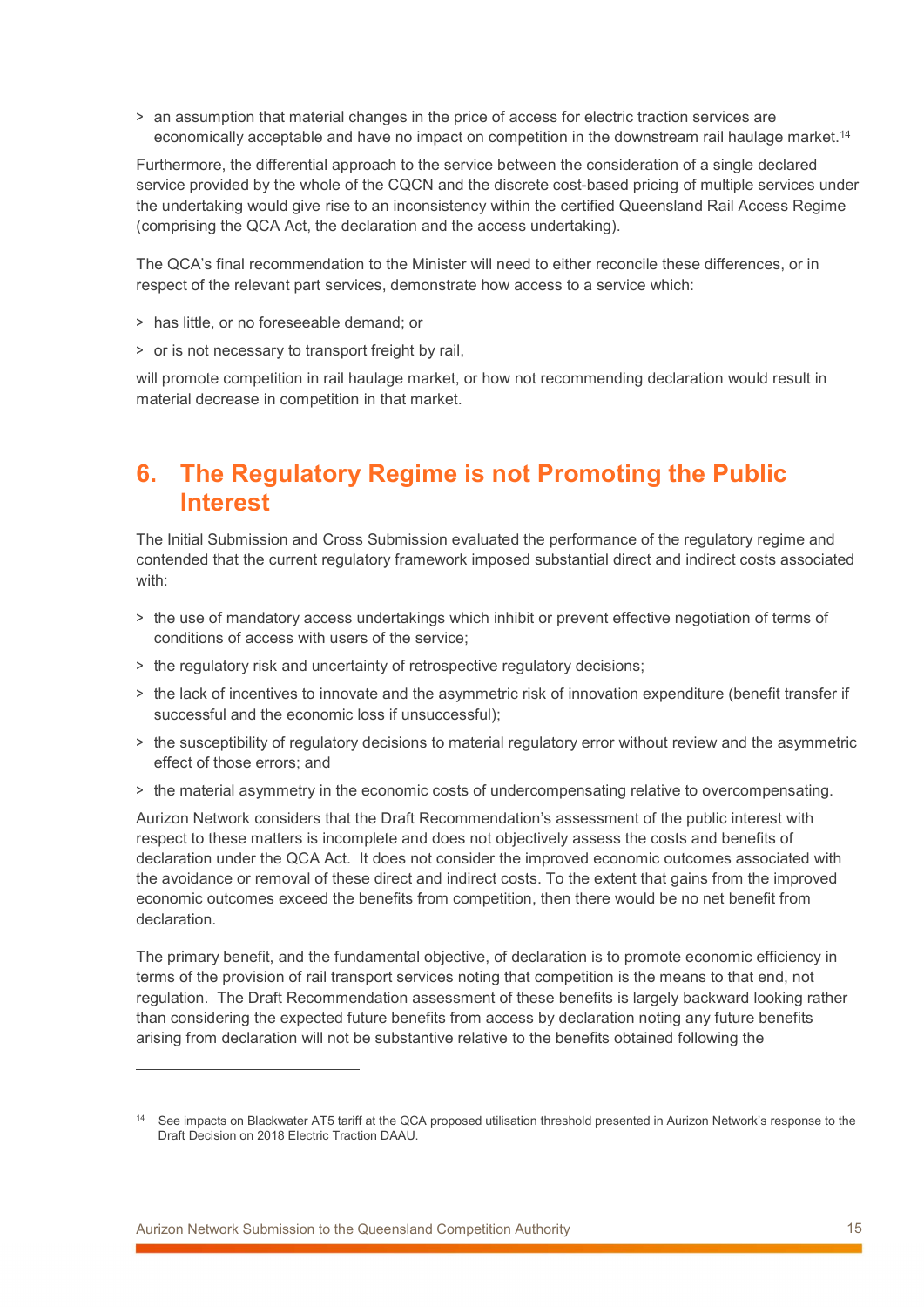commencement of the QRAR and privatisation (outcomes are largely distributive rather than efficient). This view aligns to the those of Professor Ergas and Professor Fels in their response to the 2014 Competition Policy Review<sup>15</sup>:

"There can be no assurance that mandated third party access will result in competition benefits, or that such benefits will outweigh the corresponding costs. While mandated access may increase social welfare and economic efficiency, it will not, if the gains from competition as a result of thirdparty access are small relative to the costs (in terms of losses in economic efficiency) this entails."

Consistent with the Initial Submission and Cross Submission, Aurizon Network considers that the adverse economic effects described above can largely be avoided or overcome where the access framework places greater importance and primacy on achieving commercially negotiated outcomes.

As part of its recent review of the economic regulation of airports, the **PC** found the light-handed approach to regulation has performed well.<sup>16</sup> A key aspect of this has been that the credible threat to airports of increased regulation (such as declaration under the National Access Regime) acts as a deterrent against the exercise of market power. The PC were satisfied that airports have not systematically exercised their market power in commercial negotiations with airlines to the detriment of the community.<sup>17</sup> This is due to several reasons<sup>18</sup> including:

- > airports have strong incentives to reach agreements with airlines;
- > negotiating agreements is information intensive and some airports have taken steps to improve the flow of timely and relevant information to airlines;
- > the PC had insufficient evidence to conclude that airport operators make take-it-or-leave-it offers to airlines and that airlines are compelled to accept them; and
- > the operational and financial performance of the four monitored airports does not indicate they are systematically exercising their market power by setting aeronautical charges above efficient levels.

The most important of these findings is the incentives airports face, which parallel those of Aurizon Network. Aurizon Network have strong incentives to reach agreements with users of the CQCN; whether it be in relation to providing access to existing capacity or services, or expansion of the network.

However, unlike airports, the currently mandatory access undertaking process effectively prevents Aurizon Network from pursuing any such meaningful negotiation with its customers. This is a direct result of the QCA assessment process and timeframes involved. For example, UT5 was first submitted in November 2016 despite UT4 Access Undertaking having only just been approved by the QCA in October 2016. UT5 has only recently been approved almost two years after the commencement of the regulatory period to which it applies. Any operational incentives or otherwise are potentially muted given the uncertainty in the QCA's approval of Aurizon Network's proposals and its ability to effectively respond to such incentives prior to expiry of the regulatory term.

By not facilitating and promoting meaningful commercial negotiation between Aurizon Network and its customers, the current regulatory framework has effectively outsourced this role to the QCA. This has

<sup>&</sup>lt;sup>15</sup> Ergas, J, and Fels, A (2014) Submission to the Competition Policy Review, November, p. iii.

<sup>&</sup>lt;sup>16</sup> Productivity Commission (2019) .Draft Report: Economic Regulation of Airports, Canberra

 $17$  Ibid.

 $18$  Ibid.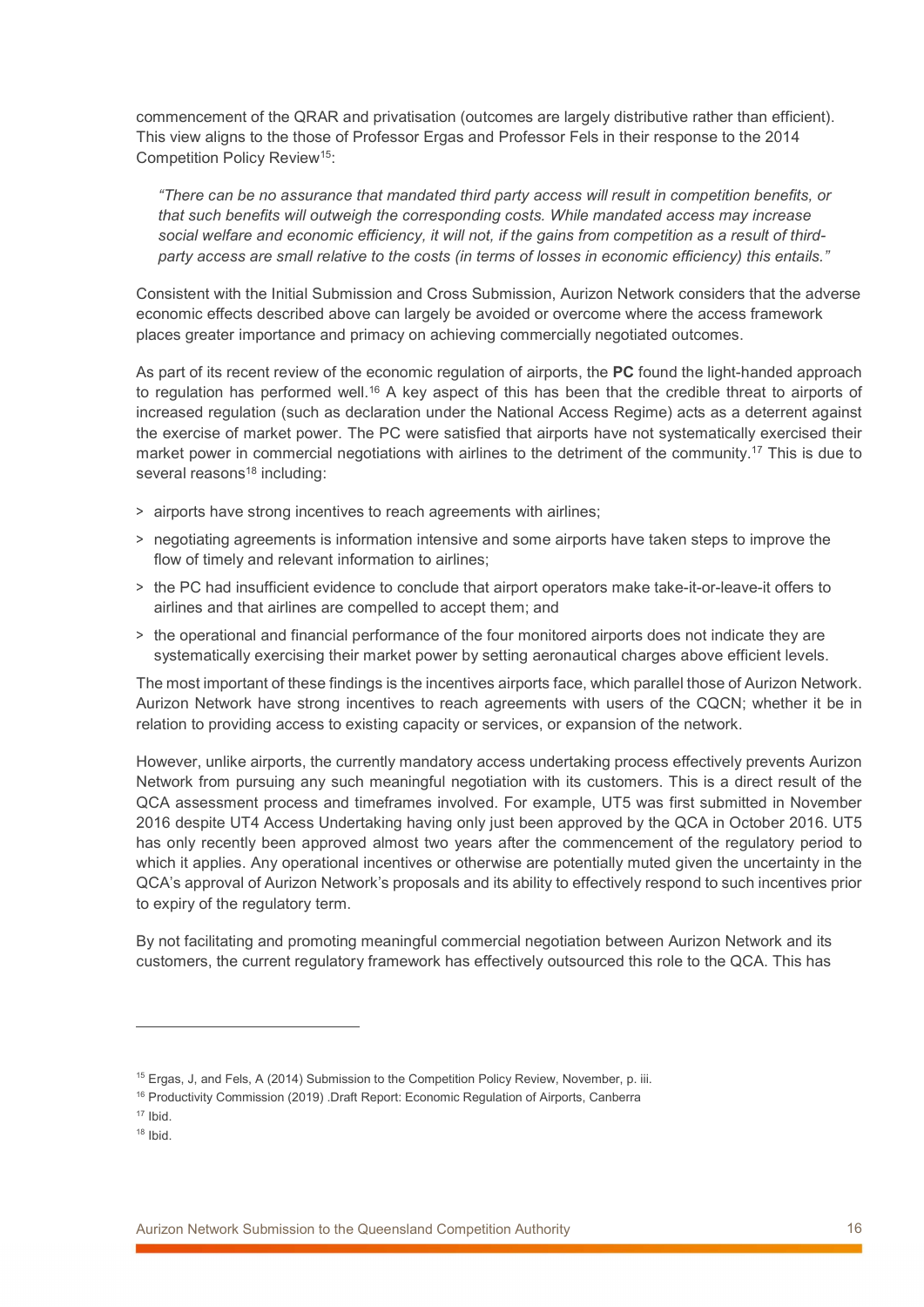resulted in an access determination consisting of complex commercial terms to be addressed by a regulator with imperfect information – increasing the risk of regulatory error<sup>19</sup>.

As commercially negotiated settlements ensure reasonable terms of access they are also likely to:

> determine an appropriate commercial return with low risk of that return being in error; and

> avoid the adverse economic consequences of undercompensating the access provider.

As noted by the PC, where long-lived investments in essential infrastructure are involved, the costs of regulatory error can be substantial.<sup>20</sup> The PC go on to note<sup>21</sup> that:

- "regulatory interventions risk dampening incentives for cost saving, innovation and entrepreneurship in regulated firms, or those depending on them; and
- Regulators may also feel constrained by the precedents set by their own past decisions. Apart from a natural reluctance to admit error the regulator must consider the potential for subsequent litigation where past errors have imposed substantial costs on particular businesses. To avoid this risk any correction in regulatory behaviour is likely to be incremental and defended in terms of new circumstances."

In submission to the Federal Government's Competition Policy Review, Professor Ergas and Professor Fels note that<sup>22</sup>:

"While regulators have precedent and experience to draw on in setting prices for the services provided by facilities in the utilities sector, this is unambiguously not the case for vertically integrated and complex commercial facilities. In addition, regulated access prices are a poor tool for coordinating the shared use of complex facilities, making it likely that (inflexible) administrative rules and controls will be applied. Overall, the risk of regulatory errors with all the inefficiencies that would flow from these is considerable. On a dynamic analysis, mandated third party access chills the incentive of a potential access provider to invest or innovate in markets where a first mover investor may be deemed to have acquired market power, and, conversely on the part of the access seeker who can gain, at least in the short term, by 'free-riding' on the access provider's investment. As a result, the risk is that, first, investment, and more broadly, genuine head-to-head competition are reduced over the longer term."

Regardless of whether the CQCN was a declared service or not, Aurizon Network would still be required to enter into agreements with its customers for access to its network. The current intervention by the QCA in the negotiation of these agreements in accordance with Part 5 of the QCA Act, while requiring the QCA to have consideration of a wide range of factors, still requires the QCA to exercise a substantial level of judgement across various elements of the undertaking and this raises the prospect of regulatory error.

The probability and materiality of regulatory error is greater where the regulator possesses imperfect information and the relevant costs are not directly observable, measurable or obtainable. The determination of the weighted average cost of capital provides a useful example to this problem. As there are no pureplay listed coal export infrastructure businesses globally, it is necessary to infer the appropriate commercial rate of return using idiosyncratic methods (i.e. the use of comparators outside of

<sup>19</sup> Vertigan, M. (2014) Independent Cost-Benefit Analysis of Broadband and a Review of Regulation, Statutory review under section 152EOA of the Competition and Consumer Act 2010, June, p.53

<sup>&</sup>lt;sup>20</sup> Productivity Commission (Banks, G Chairman), Competition regulation of infrastructure: getting the balance right. March 2002.  $21$  Ibid.

 $22$  Ergas, J, and Fels, A (2014) Submission to the Competition Policy Review, November, p. iv.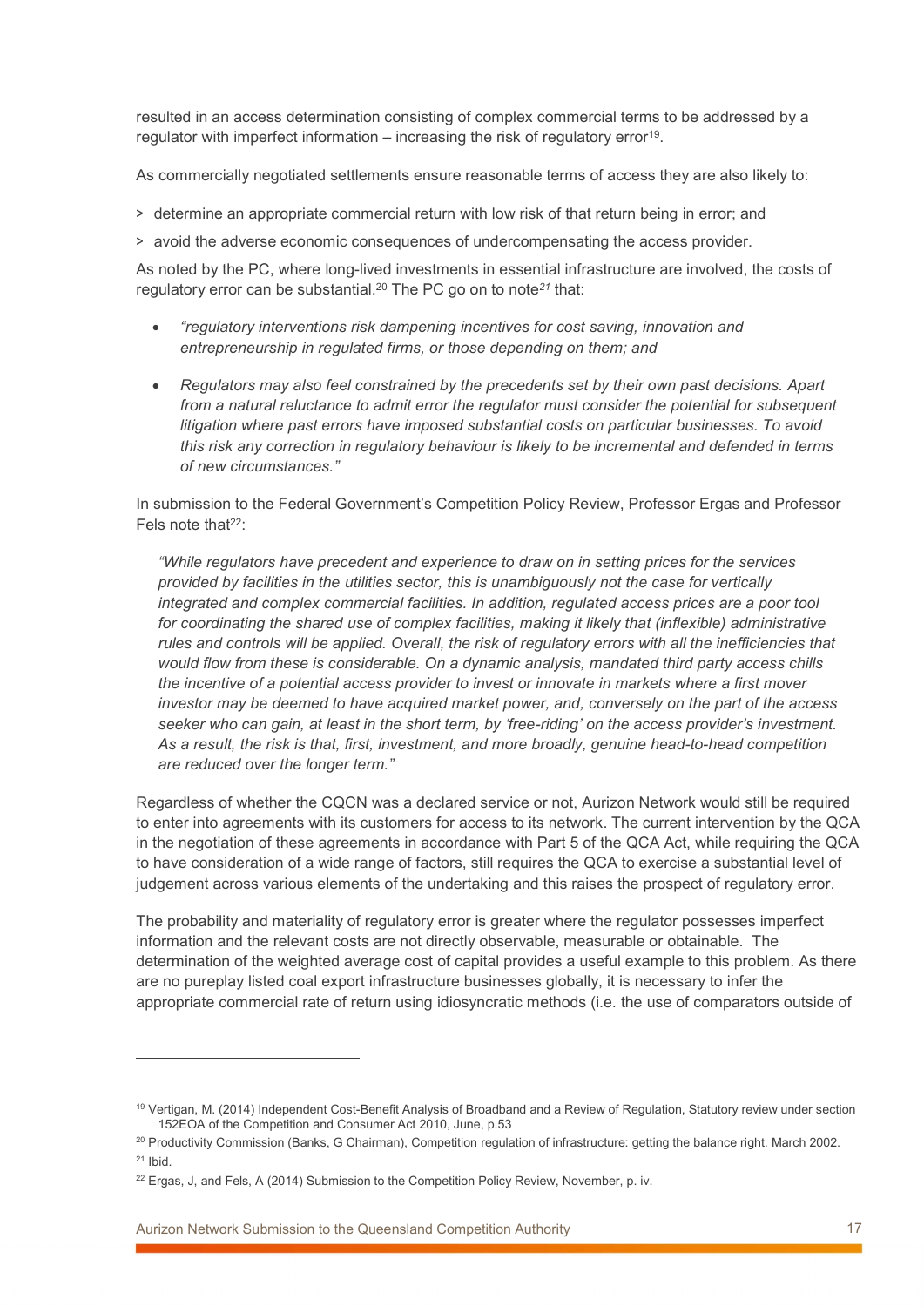the same industry with materially different business risks), and to apply models or assumptions with low explanatory power.

As a direct result, there is a substantial risk that regulatory error would occur, resulting in lower investment returns and reduced incentives to invest in capacity or innovation.

## There are significant asymmetric consequences of reduced incentives to invest in the facility

Economic literature on access and price regulation commonly refers to the challenge facing a regulatory body of ensuring that prices are set neither too high nor too low. Critically, setting prices too low could deter new investment in the facilities themselves or result in delayed investment required to maintain, extend or replace existing infrastructure. However, these effects are far more critical in consumer-based regulation, where the impacts of pricing effect downstream consumption decisions.

As discussed above, and foreshadowed through the UT5 assessment process, Aurizon Network consider the proposed rate of return for the UT5 period effectively reduces any incentive to invest in the facility over the short term or at least until the next regulatory period where it will be reset.

In considering the consequences of reduced incentives to invest in the facility, the QCA, in making its Draft Recommendation, has unduly assumed that:

- > the economic impacts of under and over compensation are relatively symmetric;
- > there are no significant and avoidable transaction costs associated with applying an untested, theoretically-based, user funding framework;
- > investment will proceed in the facility independently of the actual returns on that investment to either Aurizon Network or the access seeker; and has
- > failed to adequately address the impact on innovation and other risks that are necessary to promote dynamic efficiency in the provision of rail freight services in a complex coordinated supply chain.

While Aurizon Network acknowledge the significant investment that was the GAPE extension and WIRP upgrades, these investments were made almost 10 and 5 years ago respectively and have not been without their risks. For example, Aurizon Network has been required to defer the recovery of its WIRP investment following changes in the market, which adversely impacted those customers whom initially sought the expansion. This directly impacts Aurizon Network's cashflows and requires Aurizon Network to underwrite most of the investment in the system.

Further, Aurizon Network agree demand for the CQCN service derives from demand for above-rail haulage services, chiefly driven by requirements of users to transport coal by rail to port facilities. As discussed above, Aurizon Network have strong incentives to reach agreements with its customers in relation to providing access to the CQCN.

Aurizon Network also notes that no evidence has been presented to demonstrate that the commercially agreed rate of return in the 2010 Hunter Valley Access Undertaking had any adverse impact on incentives to invest in any upstream or downstream market over the term of that undertaking. Furthermore, as demand for access is a derived demand and costs are passed through to end users with relatively inelastic demand, then the below rail access price has no effect on competition in the rail haulage market.